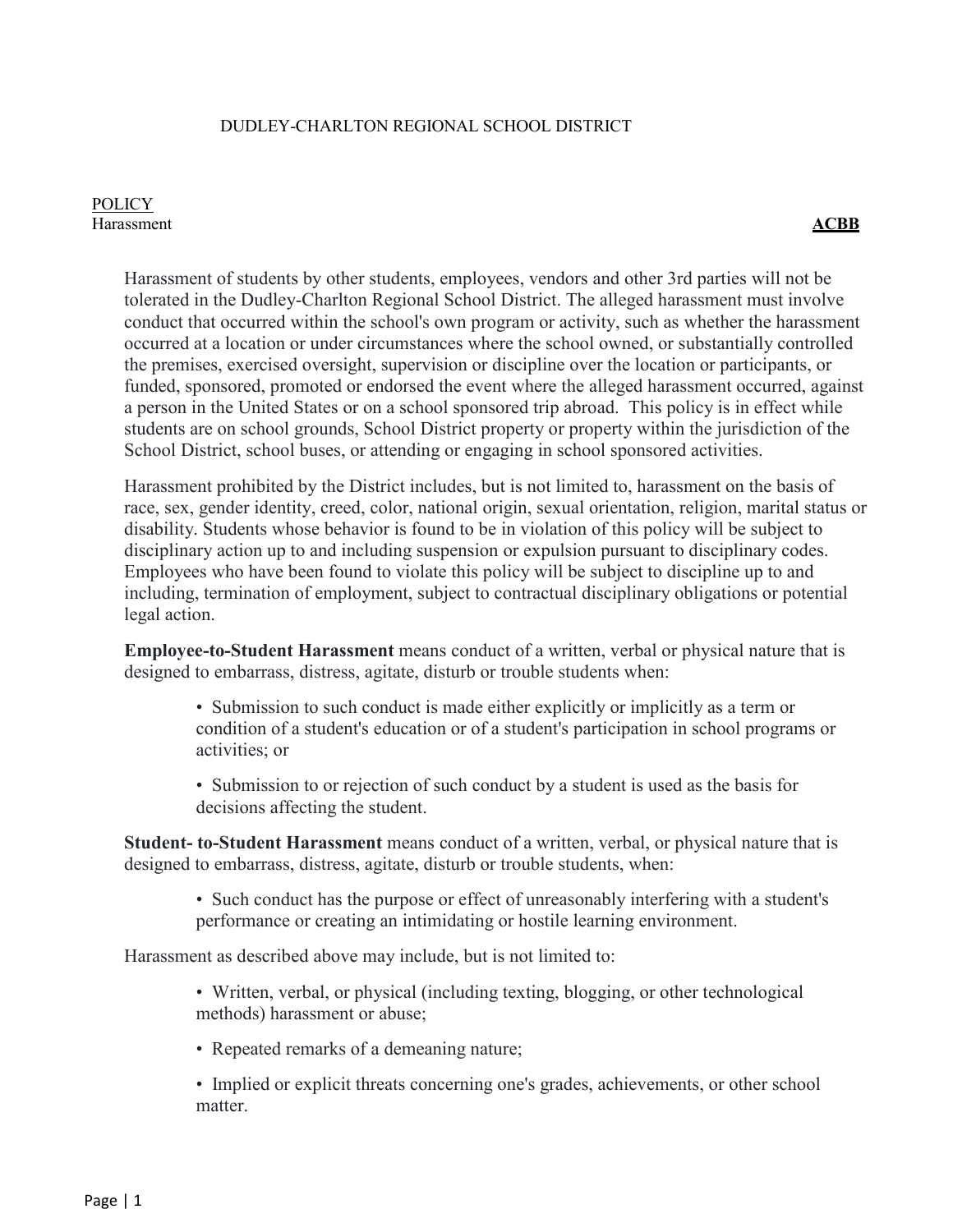• Demeaning jokes, stories, or activities directed at the student.

By law, what constitutes harassment is determined from the perspective of a reasonable person with the characteristic on which the harassment is based. Individuals should consider how their words and actions might reasonably be viewed by others.

The District will promptly and reasonably investigate allegations of harassment through designation of the Title IX Coordinator or building based employees, who may include principals or their designees. The Superintendent will recommend, in consultation with the principals, opportunities to the designated recipients for appropriate training.

**Sexual harassment** is unwelcome conduct of a sexual nature. The definition includes unwelcome conduct on the basis of sex that is so severe, pervasive, and objectively offensive that it effectively denies a person equal access to the school's education program or activity. It also includes unwelcome sexual advances, requests for sexual favors, and other verbal, nonverbal, or physical conduct of a sexual nature. Sexual harassment includes conduct by an employee as a condition for an educational benefit or service upon a person's participation in unwelcome sexual conduct, often called quid pro quo harassment, and sexual assault as the [Federal Clery Act](https://www.justice.gov/archives/ovw/page/file/910306/download) defines that crime. Sexual violence is a form of sexual harassment. Sexual violence, as the Office of Civil Rights (OCR) uses the term, refers to physical sexual acts perpetrated against a person's will or where a person is incapable of giving consent (e.g., due to the student's age or use of drugs or alcohol, or because an intellectual or other disability prevents the student from having the capacity to give consent). A number of different acts fall into the category of sexual violence, including rape, sexual assault, sexual battery, sexual abuse and sexual coercion. Massachusetts General Laws Ch. 119, Section 51 A, requires that public schools immediately report cases of suspected child abuse orally and file a report within 48 hours detailing the suspected abuse to the Department of Children and Families. For the category of sexual violence, in addition to Section 51A referrals, these offences and any other serious matters shall be referred to local law enforcement. Schools must treat all reports of sexual harassment seriously that meet the definition of sexual harassment and the conditions of actual notice and jurisdiction as noted above. Holding a school liable under Title IX can occur only when the school knows of sexual harassment allegations and responds in a way that is deliberately indifferent (clearly unreasonable in light of known circumstances).

While it is not possible to list all those additional circumstances that may constitute sexual harassment, the following are some examples of conduct, which, if unwelcome, may constitute sexual harassment, depending on the totality of the circumstances, including the severity of the conduct and its pervasiveness:

• Unwelcome sexual advances-whether they involve physical touching or not;

• Sexual epithets, jokes, written or oral references to sexual conduct, gossip regarding one's sex life, comment on an individual's body, comment about an individual's sexual activity, deficiencies, or prowess;

- Displaying sexually suggestive objects, pictures, cartoons;
- Unwelcome leering, whistling, brushing against the body, sexual gestures, suggestive or insulting comments;
- Inquiries into one's sexual experiences,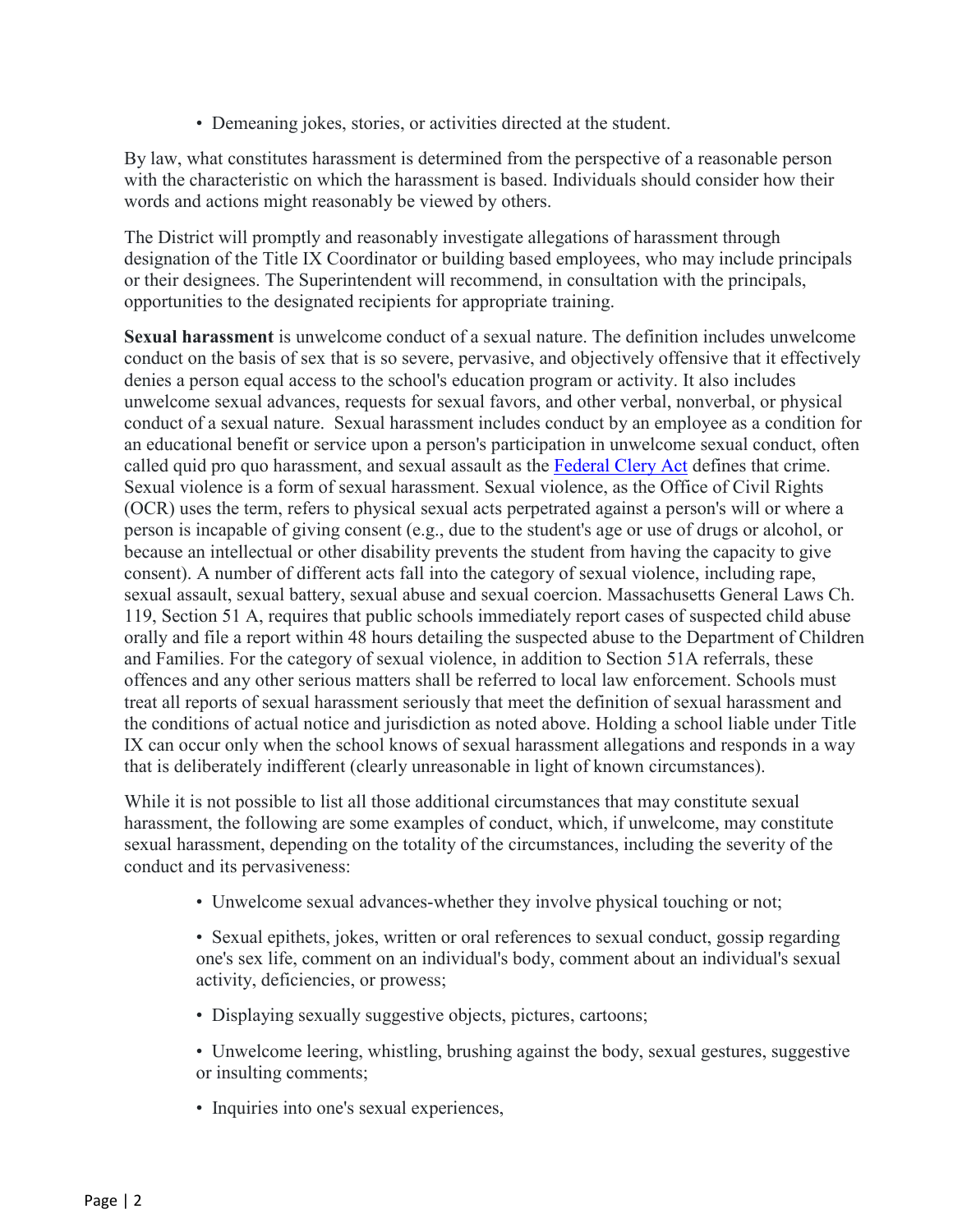• Discussion of one's sexual activities.

The legal definition of sexual harassment is broad. In addition to the above examples, other sexually oriented conduct, whether it is intended or not, that is unwelcome and has the effect of creating an environment that is hostile, offensive, intimidating, to male, female, or gender diverse students or employees may also constitute sexual harassment.

Because the District takes allegations of harassment, including sexual harassment, seriously, the District will respond promptly to complaints of harassment including sexual harassment. Following an investigation where it is determined that such inappropriate conduct has occurred, the District will act promptly to eliminate the conduct and impose corrective action as is necessary, including disciplinary action where appropriate.

Please note that while this policy sets forth the District's goals of promoting an environment that is free of harassment including sexual harassment, the policy is not designed or intended to limit the District's authority to discipline or take remedial action for conduct which the District deems unacceptable, regardless of whether that conduct satisfies the definition of harassment or sexual harassment.

Retaliation against a complainant, because he/she has filed a harassment or sexual harassment complaint or assisted or participated in a harassment or sexual harassment investigation or proceeding, is also prohibited. A student or employee who is found to have retaliated against another in violation of this policy will be subject to disciplinary action up to and including student suspension and expulsion or employee termination.

The complainant does not have to be the person at whom the unwelcome sexual conduct is directed. The complainant, regardless of gender, may be a witness to and personally offended by such conduct.

# **NOTICE OF SEXUAL HARASSMENT**

The regulations require a school District to respond when the District has actual notice of sexual harassment. School Districts have actual notice when an allegation is made known to any school employee. Schools must treat seriously all reports of sexual harassment that meet the definition of harassment and the conditions of actual notice and jurisdiction as noted whether or not the complainant files a formal complaint. Holding a school liable under Title IX can occur only when the school knows of sexual harassment allegations and responds in a way that is deliberately indifferent (clearly unreasonable in light of known circumstances). Schools are required to investigate every formal complaint and respond meaningfully to every known report of sexual harassment.

The regulation highlights the importance of supportive measures designed to preserve or restore access to the school's education program or activity, with or without a formal complaint. Where there has been a finding of responsibility, the regulation would require remedies designed to restore or preserve access to the school's education program or activity.

# **DUE PROCESS PROTECTIONS**

Due process protections include the following: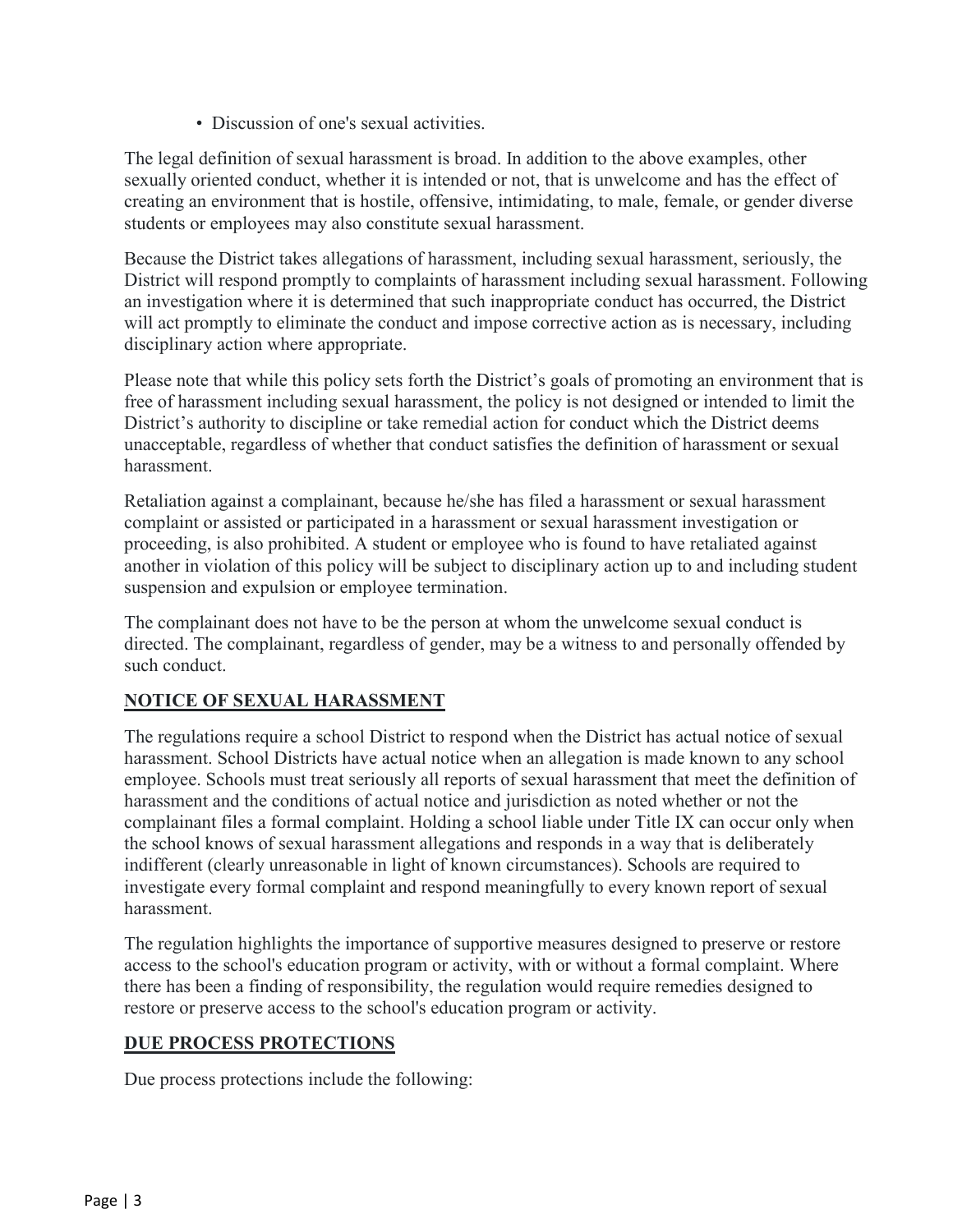1) A presumption of innocence throughout the grievance process, with the burden of proof on the school;

2) A prohibition of the single investigator model, instead requiring a decision -maker separate from the Title IX Coordinator or investigator;

3) The clear and convincing evidence or preponderance of the evidence, subject to limitations;

4) The opportunity to test the credibility of parties and witnesses through cross examination, subject to "rape shield" protections;

5) Written notice of allegations and an equal opportunity to review the evidence;

6) Title IX Coordinators , investigators, and decision-makers being free from bias or conflict of interest;

7) Equal opportunity for parties to appeal, where schools offer appeals;

Upon filing a formal complaint, the school must give written notice to the parties containing sufficient details to permit a party to prepare for any initial interview and proceed with a factual investigation. For PreK-12+ schools a hearing is optional but the parties must be allowed to submit written questions to challenge each other's credibility before the decision-maker makes a determination. After the investigation, a written determination must be sent to both parties explaining each allegation, whether the respondent is responsible or not responsible, including the facts and evidence on which the conclusion was based by applying either the preponderance of the evidence or the clear and convincing standard; however, a school can use the lower preponderance standards only if it uses that standard for conduct code violations that do not involve sexual harassment but carry the same maximum disciplinary sanction. As long as the process is voluntary for all parties, after being fully informed and written consent is provided by both parties, a school may facilitate informal resolution of a sexual complaint.

A District may establish an informal investigation process that may, upon the request of the complainant, be followed by a formal process.

The Superintendent in consultation with the Title IX Coordinator shall designate the principal of each school in the District, or his/her designee (or some other appropriate employee(s)) as the initial entity to receive the sexual harassment complaint. Also, in a matter of sexual harassment, the District shall require that the Title IX Coordinator be informed, as soon as possible, of the filing of the complaint. Nothing in this policy shall prevent any person from reporting the prohibited conduct to someone other than those above designated complaint recipients. The investigating officer may receive the complaint orally or in writing, and the investigation shall be conducted in such a way as to maintain confidentiality to the extent practicable under the circumstances and in compliance with applicable law. The investigation will be prompt, thorough, and impartial, and will include, at least, a private interview with the person filing the complaint and with witnesses. Also, the alleged harasser will be interviewed. When the investigation is completed, the complaint recipient will, to the extent appropriate, inform the person filing the complaint and the person alleged to have committed the conduct of the results of that investigation.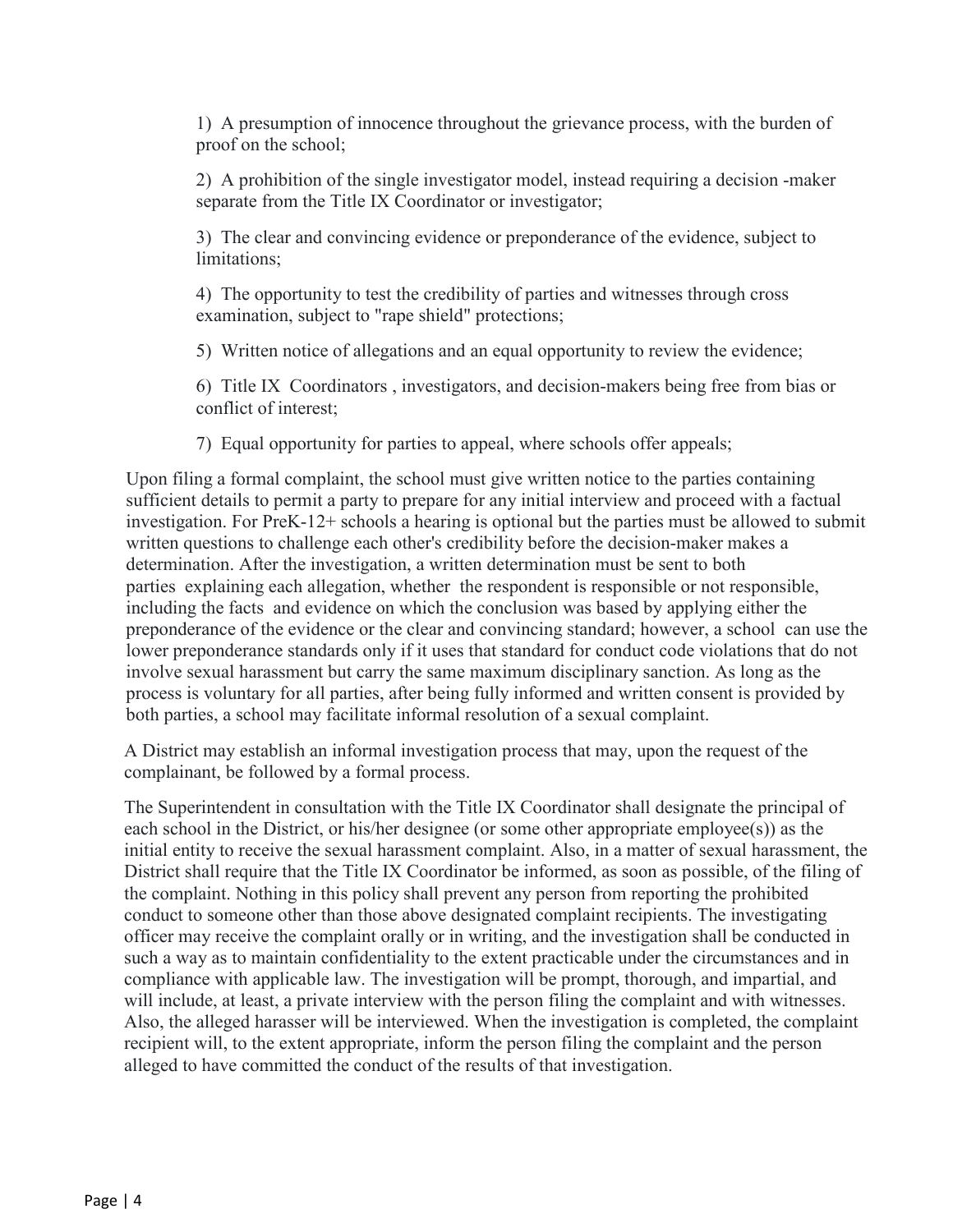### **RECORD KEEPING REQUIREMENTS**

The District and/or schools must create and maintain records documenting every Title IX sexual harassment complaint. This could include mediation, restorative justice, or other models of alternative dispute resolution. The District and/or schools must keep records regarding the school's response to every report of sexual harassment of which it becomes aware even if no formal complaint was filed, including documentation of supportive matters offered and implemented for the complainant.

This policy, or a summary thereof that contain the essential policy elements, shall be distributed by the Dudley-Charlton Regional School District to its students and employees and each parent or guardian shall sign that he/she has received and understand the policy.

• The Dudley-Charlton Regional School District Title IX Coordinator is Dr. Brian Ackerman at 508.943.6888 x 278 and backerman@dcrsd.org

School specific complaints will be received by;

- Mason Road School Principal Jennifer Desto 508.943.4312 x 611 and jdesto@dcrsd.org
- Charlton Elementary School Principal Jennifer Lilley 508.248.7774 x 251 and jlilley@dcrsd.org
- Heritage Elementary School Principal Peter Olson 508.248.4884 x302 and [polson@dcrsd.org](mailto:polson@dcrsd.org)
- Dudley Elementary School Principal Kelly True 508.943.3351 x610 and [ktrue@dcrsd.org](mailto:ktrue@dcrsd.org)
- Dudley Middle School Principal Christopher Starczewski 508.943.2224 x1101 and [cstarczewski@dcrsd.org](mailto:cstarczewski@dcrsd.org)
- Charlton Middle School Principal Dean Packard 508.248.1423 x1102 and [dpackard@dcrsd.org](mailto:dpackard@dcrsd.org)
- Shepherd Hill Regional High School Principal William Chaplin 508.943.6700 x160 and [wchaplin@dcrsd.org](mailto:wchaplin@dcrsd.org)

The Complainant may also file a complaint with:

- The Mass. Commission Against Discrimination, 1 Ashburton Place, Room 601 Boston, MA 02108. Phone: 617-994-6000.
- Office for Civil Rights (U.S. Department of Education) 5 Post Office Square, 8th Floor Boston, MA 02109. Phone: 617-289-0111.
- The United States Equal Employment Opportunity Commission,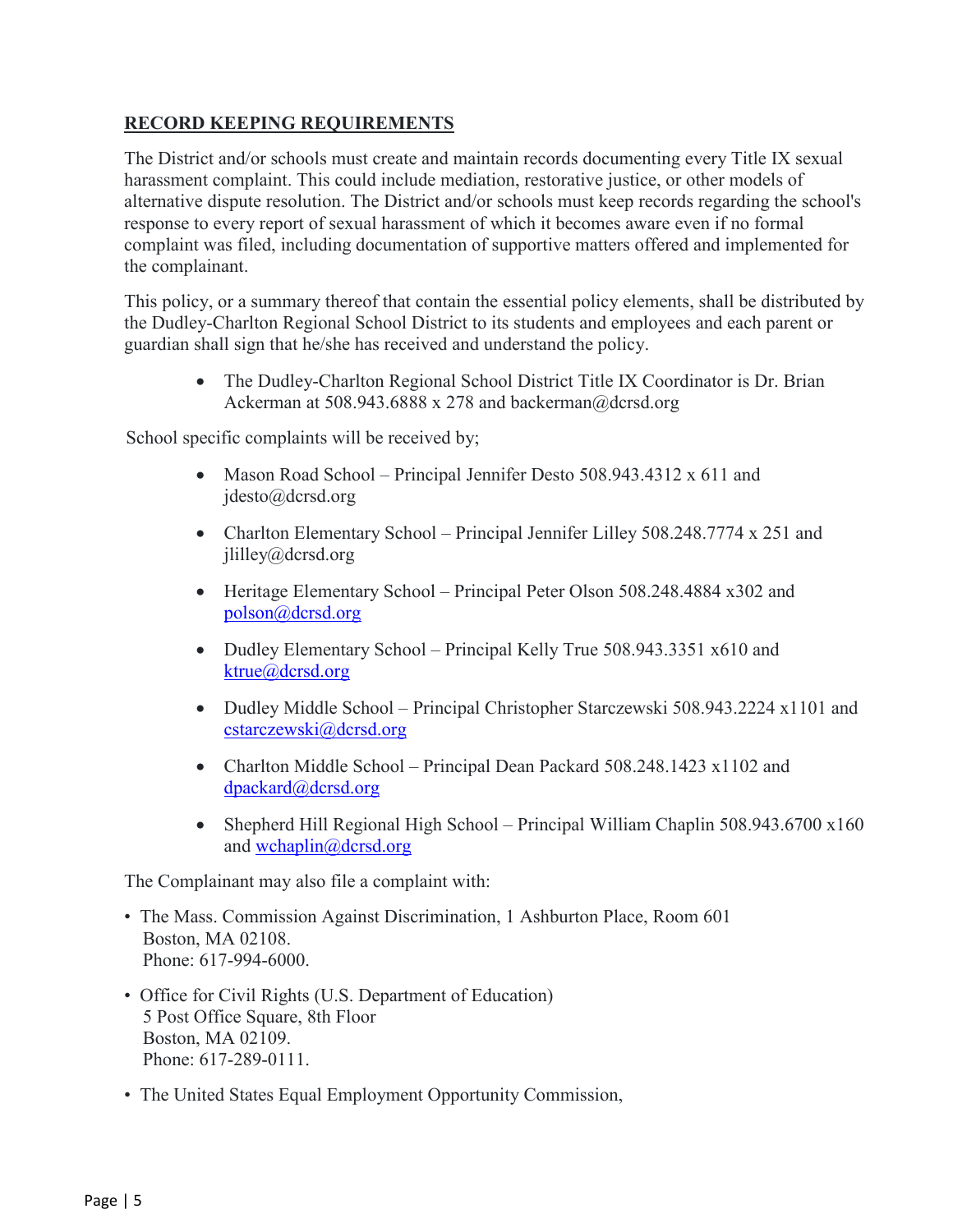John F. Kennedy Bldg. 475 Government Center Boston, MA 02203.

Please note the above entities have specified time limits for filing a claim.

LEGAL REF.: M.G.L. [151B:3A](https://malegislature.gov/Laws/GeneralLaws/PartI/TitleXXI/Chapter151b/section3a) Title IX of the Education Amendments of 1972 BESE 603 CMR 26:00 34 CFR 106.44 (a), (a)-(b) 34 CFR 106.45 (a)-(b) (1) 34 CFR 106.45 (b)(2)-(b)(3,4,5,6,7) as revised through June 2020 SOURCE: MASC July 2020

[Federal Clery Act](https://www.justice.gov/archives/ovw/page/file/910306/download)